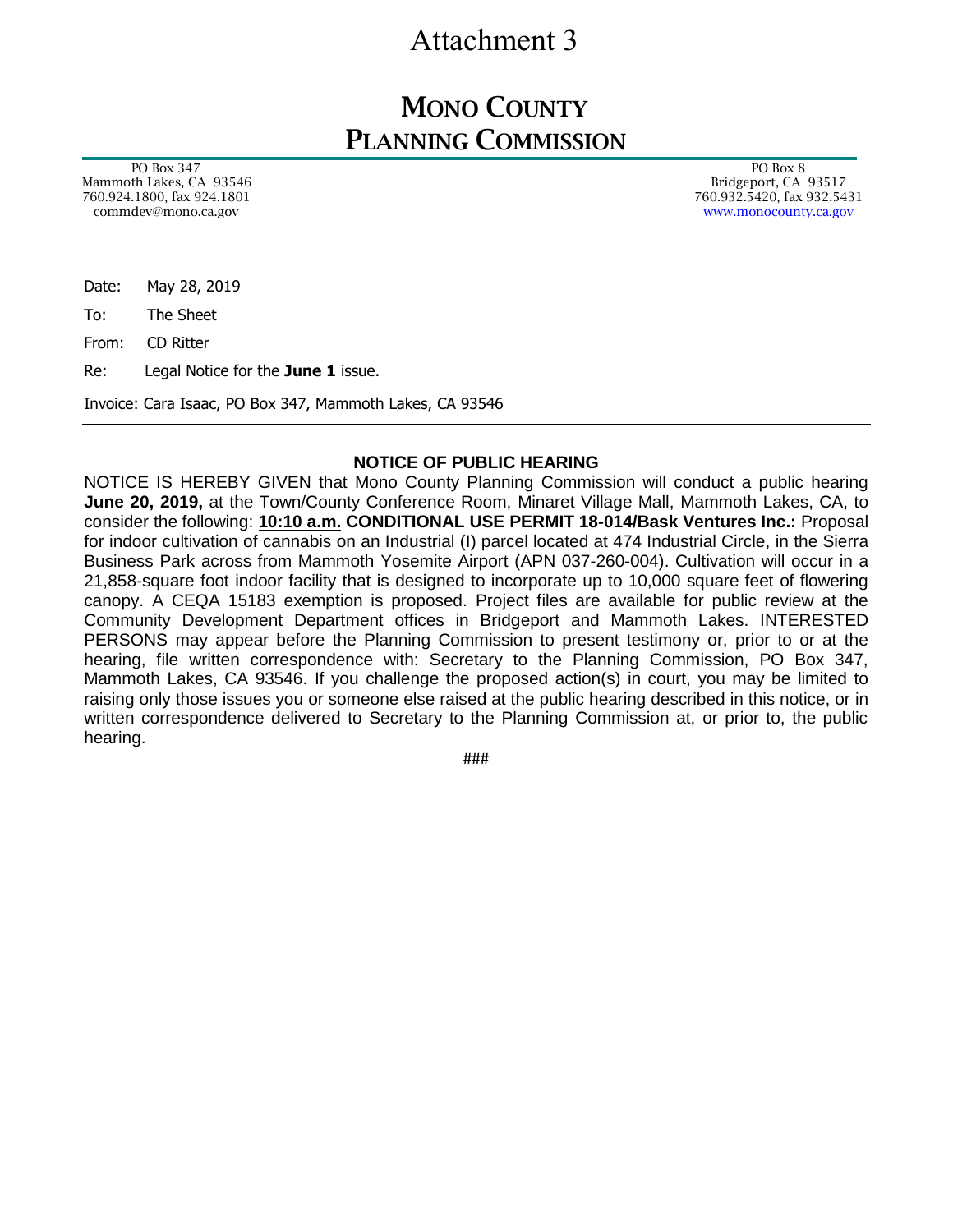## MONO COUNTY PLANNING COMMISSION

 PO Box 347 Mammoth Lakes, CA 93546 760.924.1800, fax 924.1801 commdev@mono.ca.gov

 PO Box 8 Bridgeport, CA 93517 760.932.5420, fax 932.5431 [www.monocounty.ca.gov](http://www.monocounty.ca.gov/)

Date: May 28, 2019

To: Mammoth Times

From: CD Ritter

Re: Legal Notice for the **May 30** issue

Invoice: Cara Isaac, PO Box 347, Mammoth Lakes, CA 93546

#### **NOTICE OF PUBLIC HEARING**

NOTICE IS HEREBY GIVEN that Mono County Planning Commission will conduct a public hearing **June 20, 2019,** at the Town/County Conference Room, Minaret Village Mall, Mammoth Lakes, CA, to consider the following: **10:10 a.m. CONDITIONAL USE PERMIT 18-014/Bask Ventures Inc.:** Proposal for indoor cultivation of cannabis on an Industrial (I) parcel located at 474 Industrial Circle, in the Sierra Business Park across from Mammoth Yosemite Airport (APN 037-260-004). Cultivation will occur in a 21,858-square foot indoor facility that is designed to incorporate up to 10,000 square feet of flowering canopy. A CEQA 15183 exemption is proposed. Project files are available for public review at the Community Development Department offices in Bridgeport and Mammoth Lakes. INTERESTED PERSONS may appear before the Planning Commission to present testimony or, prior to or at the hearing, file written correspondence with: Secretary to the Planning Commission, PO Box 347, Mammoth Lakes, CA 93546. If you challenge the proposed action(s) in court, you may be limited to raising only those issues you or someone else raised at the public hearing described in this notice, or in written correspondence delivered to Secretary to the Planning Commission at, or prior to, the public hearing.

###